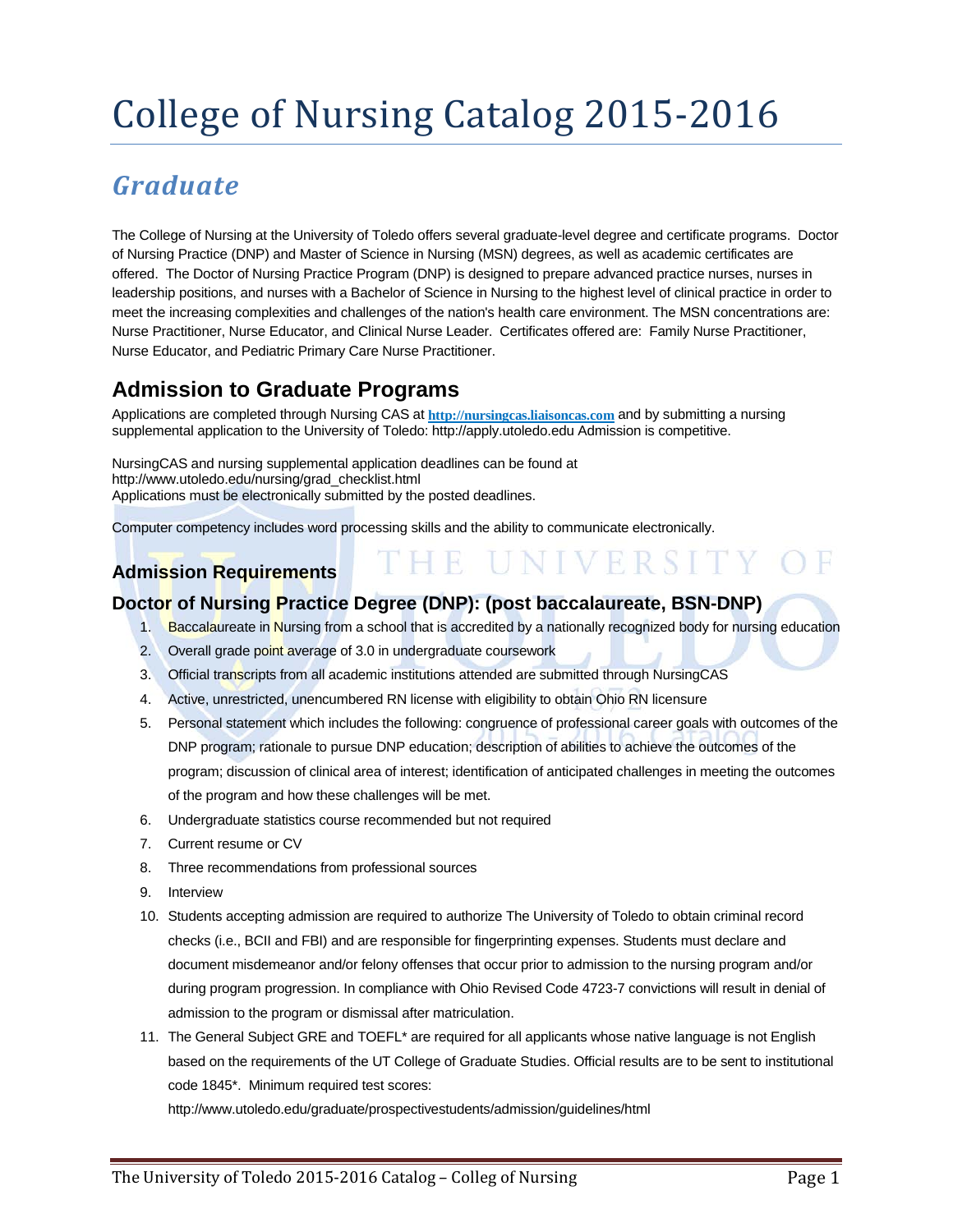#### **Admission Requirements**

#### **Doctor of Nursing Practice Degree (DNP): (post masters)**

To be eligible for admission, applicants must have:

- 1. MSN/MS (Nursing) in nursing from a CCNE or NLNAC accredited program.
- 2. Minimum grade point average of 3.3 on a 4.0 scale from master's degree.
- 3. Official transcripts from all academic institutions attended are submitted through NursingCAS
- 4. Active, unrestricted, unencumbered RN license from the state where student plans to conduct clinical experiences.
- 5. Direct Care applicants should hold appropriate APRN credentials for the state where student plans to conduct clinical experiences (e.g. COA or national certification).
- 6. Personal statement describing career goals, applied research interests, and expectations for doctoral study.
- 7. Current resume or CV.
- 8. Documentation of graduate level supervised clinical hours.
- 9. Three recommendations from professional sources (one from Faculty in Major area of concentration from master's program).
- 10. Interview.
- 11. Students are required to authorize The University of Toledo to obtain criminal record checks (i.e. BCII & FBI) and are responsible for fingerprinting expenses. Students must declare and document misdemeanor and/or felony offenses that occur prior to admission to the nursing program and/or during program progression. In compliance with Ohio Revised Code 4723-7, convictions will result in denial of admission to the program or dismissal after matriculation.

Pre-requisite: Must have completed graduate multivariate statistics course with a B or better within 5 years of enrollment in NURS7040/Applied Nursing Research and NURS7060 Population Health.

#### **Admission Requirements**

#### **Master of Science in Nursing Degree Family Nurse Practitioner, Pediatric Primary Care Nurse Practitioner, Psychiatric Mental Health Nurse Practitioner, Adult Gerontology Primary Care Nurse Practitioner :**

To be eligible for admission, applicants must have:

- 1. Baccalaureate from an accredited college/university. Degree in nursing from a school that is accredited by a nationally recognized body for nursing education.
- 2. Overall grade point average of 3.0 in undergraduate coursework.
- 3. Official transcripts from all academic institutions attended, one of which must state the baccalaureate earned.
- 4. Active, unrestricted, unencumbered, Ohio RN License.
- 5. Completion of an undergraduate statistics course recommended.
- 6. Computer competency that includes word processing skills and ability to communicate electronically.
- 7. Personal statement describing career goals, future plans for employment, and expectations for graduate study.
- 8. Current resume or CV.
- 9. Three recommendations completed by professional sources (Master's in Nursing preferred).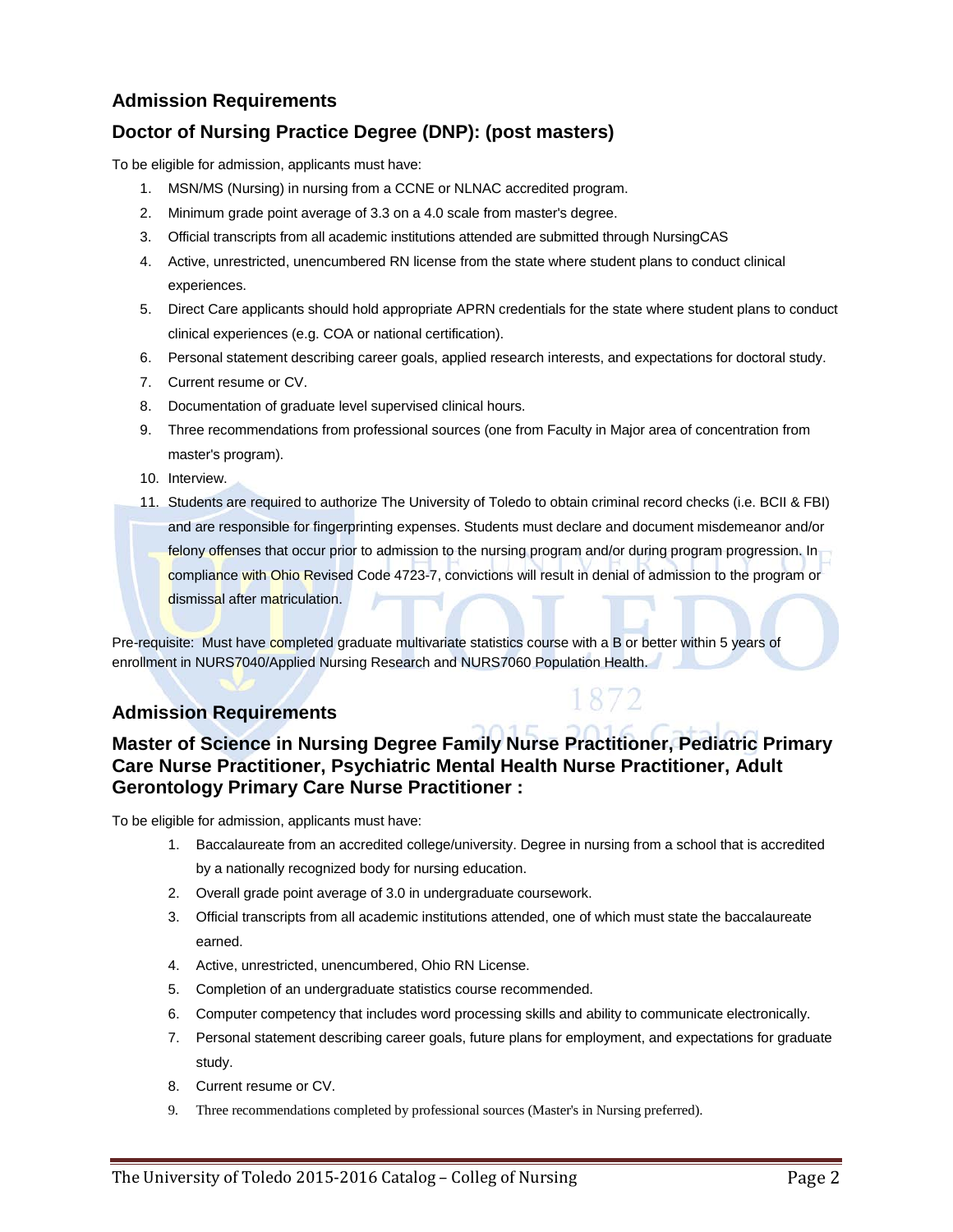- 10. The Graduate Record Examination (General Subject GRE) and TOEFL\* are required for international applicants. \*Minimum required test scores: <http://www.utoledo.edu/graduate/prospectivestudents/admission/guidelines.html>
- 11. An interview, if requested.
- 12. Students are required to authorize The University of Toledo to obtain criminal record checks (i.e. BCII & FBI) and are responsible for fingerprinting expenses. Students must declare and document misdemeanor and/or felony offenses that occur prior to admission to the nursing program and/or during program progression. In compliance with Ohio Revised Code 4723-7, convictions will result in denial of admission to the program or dismissal after matriculation.

#### **Admission Requirements**

#### **Master of Science in Nursing Degree Nurse Educator:**

To be eligible for admission, applicants must have:

- 1. Baccalaureate from an accredited college/university. Degree in nursing from a school that is accredited by a nationally recognized body for nursing education.
- 2. Overall grade point average of 3.0 in undergraduate coursework.
- 3. Official transcripts from all academic institutions attended, one of which must state the baccalaureate earned.
- 4. Active, unrestricted, unencumbered RN license for the state in which the applicant practices.
- 5. Completion of an undergraduate statistics course recommended.
- 6. Computer competency that includes word processing skills and ability to communicate electronically.
- 7. Personal statement describing career goals, future plans for employment, and expectations for graduate study

 $\sqrt{2}$ 

- 8. Current resume or CV, listing current state and/or territory RN license number.
- 9. Three recommendations completed by professional sources (Master's in Nursing preferred).
- 10. The Graduate Record Examination (General Subject GRE) and TOEFL\* are required for international ZU I O K didiog applicants. \*Minimum required test scores:  $\angle \Box$ 
	- <http://www.utoledo.edu/graduate/prospectivestudents/admission/guidelines.html>
- 11. An interview, if requested.
- 12. Students are required to authorize The University of Toledo to obtain criminal record checks (i.e. BCII & FBI) and are responsible for fingerprinting expenses. Students must declare and document misdemeanor and/or felony offenses that occur prior to admission to the nursing program and/or during program progression. In compliance with Ohio Revised Code 4723-7, convictions will result in denial of admission to the program or dismissal after matriculation.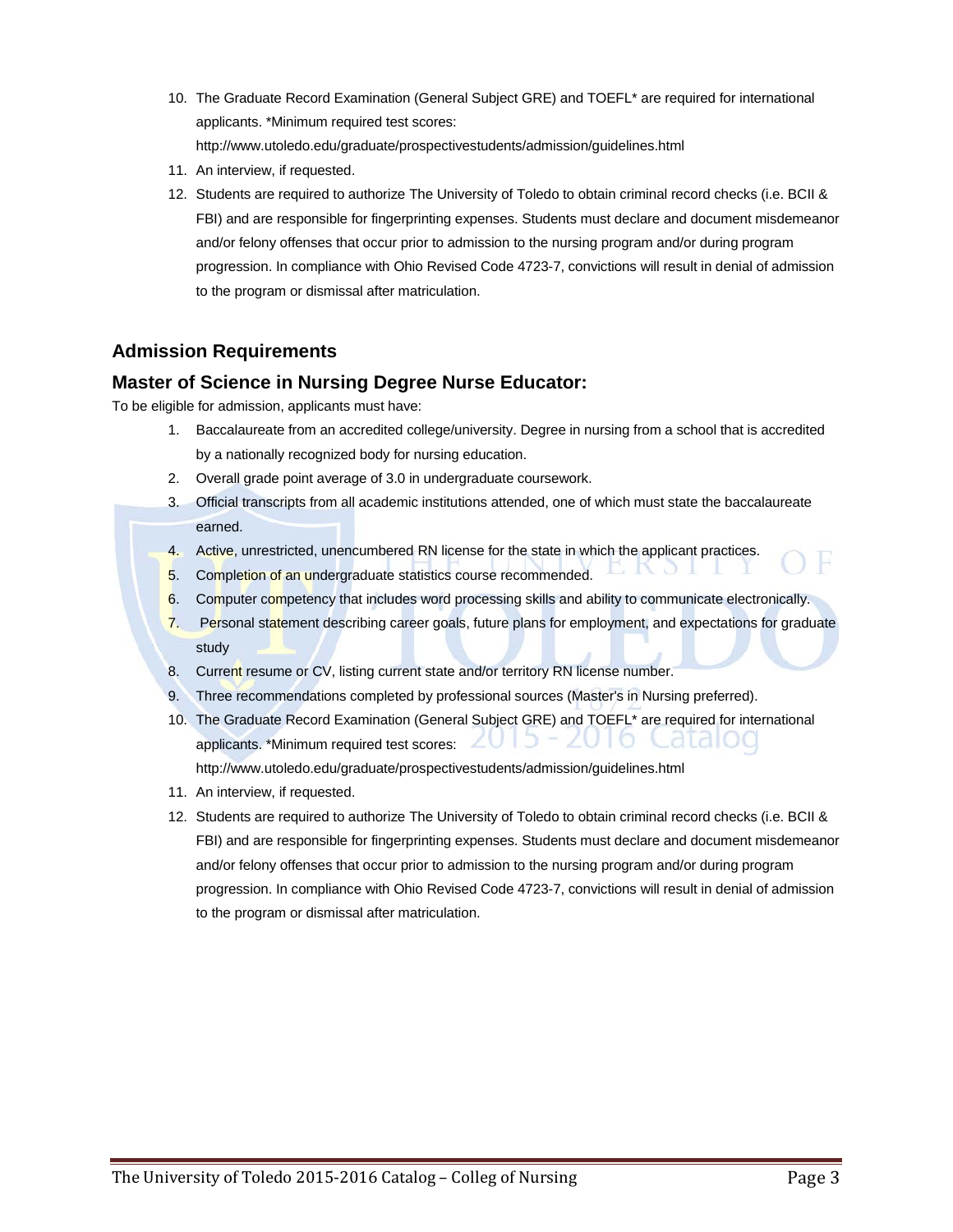#### **Admission Requirements**

#### **Master of Science in Nursing Degrees Clinical Nurse Leader (CNL):**

To be eligible for admission, applicants must have:

- 1. Baccalaureate from an accredited college/university. Overall grade point average of 3.0 in undergraduate coursework.
- 2. Official transcripts from all academic institutions attended, one of which must state the baccalaureate earned.
- 3. Completion of six semester credits of Human Anatomy and Physiology with a grade of "B" or better.
- 4. Completion of three semester credits of psychology.
- 5. Completion of three semester credits of social science.
- 6. Computer competency that includes word processing skills and ability to communicate electronically.
- 7. Personal statement describing career goals, future plans for employment, and expectations for graduate study.
- 8. Current resume or CV.
- 9. Three recommendations completed by professional sources.
- 10. The Graduate Record Examination (General Subject GRE) within the past five years TOEFL\* are required for international applicants with results from the past 2 years. \*Minimum required test scores: <http://www.utoledo.edu/graduate/prospectivestudents/admission/guidelines.html>
- 11. An interview, if requested.
- 12. Students are required to authorize The University of Toledo to obtain criminal record checks (i.e. BCII & FBI) and are responsible for fingerprinting expenses. Students must declare and document misdemeanor and/or felony offenses that occur prior to admission to the nursing program and/or during program progression. In compliance with Ohio Revised Code 4723-7, convictions will result in denial of admission to the program or dismissal after matriculation.

1872

#### **Admission Requirements**

# **Certificates Family Nurse Practitioner, Pediatric Primary Care Nurse**

- 1. Master's degree in nursing from a school that is accredited by a nationally recognized body for nursing education.
- 2. Overall grade point average of 3.0 in graduate coursework. Official transcripts from all academic institutions attended, one of which must state the Master's degree earned.
- 3. Active, unrestricted, unencumbered, Ohio RN License.
- 4. Computer competency that includes word processing skills and ability to communicate electronically.
- 5. Personal statement describing career goals, future plans for employment and expectations for graduate study.
- 6. Current resume or CV.
- 7. Three recommendations from professional sources (Master in Nursing preferred).
- 8. The Graduate Record Exam (General Subject GRE) and TOEFL\* are required for international applicants. \*Minimum required test scores:

<http://www.utoledo.edu/graduate/prospectivestudents/admission/guidelines.html>

9. Interview, if requested.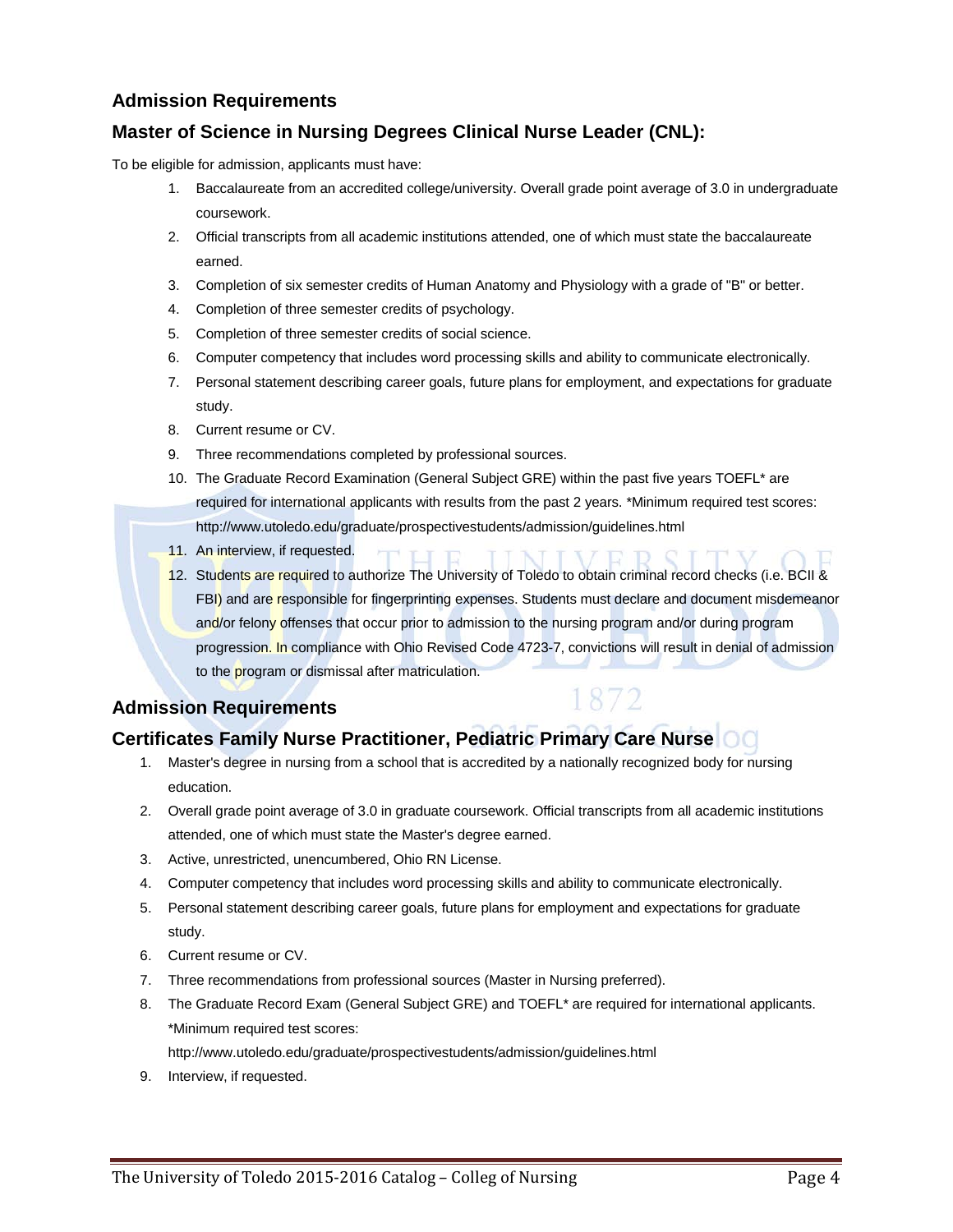10. Students are required to authorize The University of Toledo to obtain criminal record checks ( i.e. BCII & FBI) and are responsible for fingerprinting expenses. Students must declare and document misdemeanor and/or felony offenses that occur prior to admission to the nursing program and/or during program progression. In compliance with Ohio Revised Code 4723-7, convictions will result in denial of admission to the program or dismissal after matriculation.

#### **Admission Requirements**

#### **Nurse Educator Certificate**

- 1. Baccalaureate from an accredited college/university. Degree in nursing from a school that is accredited by a nationally recognized body for nursing.
- 2. Overall grade point average of 3.0 in undergraduate coursework.
- 3. Official transcripts from all academic institutions attended, one of which must state the baccalaureate earned.
- 4. Active, unrestricted, ,unencumbered RN License in the state in which the applicant practices
- 5. Computer competency that includes word processing skills and ability to communicate electronically.
- 6. Personal statement describing career goals, future plans for employment and expectations for graduate study.
- 7. Current resume or CV.
- 8. Three recommendations from professional sources (Master in Nursing preferred).
- 9. The Graduate Record Exam (General Subject GRE) and TOEFL<sup>\*</sup> are required for international applicants. \*Minimum required test scores:

<http://www.utoledo.edu/graduate/prospectivestudents/admission/guidelines.html>

- 10. Interview, if requested.
- 11. Students are required to authorize The University of Toledo to obtain criminal record checks (i.e. BCII & FBI) and are responsible for fingerprinting expenses. Students must declare and document misdemeanor and/or felony offenses that occur prior to admission to the nursing program and/or during program progression. In compliance with Ohio Revised Code 4723-7, convictions will result in denial of admission to the program or dismissal after matriculation. 2015 - 2016 Catalog

# **Administration of Programs**

All graduate programs in the College of Nursing are administered jointly by the college and the College of Graduate Studies of The University of Toledo. Students may contact specific departments, the college's graduate advisor, or the College of Graduate Studies for further information on programs or admission requirements.

#### **Advising**

Students must meet with their advisor for the purpose of developing a plan of study. It is the student's responsibility to meet all requirements for the degree as specified by the graduate program, the department, the College of Graduate Studies and the University of Toledo. Students are encouraged to complete the plan of study during the first semester of matriculation.

Please note that students matriculate into a specific program track in the MSN and DNP programs, and are allowed to take the courses within their program of study. If they want to take other courses outside of their approved program track they need permission of course faculty, program directors and advisor. **Permission is not guaranteed.** In addition, students must apply to a Graduate Nurse program unless otherwise specified, and be accepted into a specific program in order to take CON Nursing graduate courses. They are not available to nondegree seeking guest students.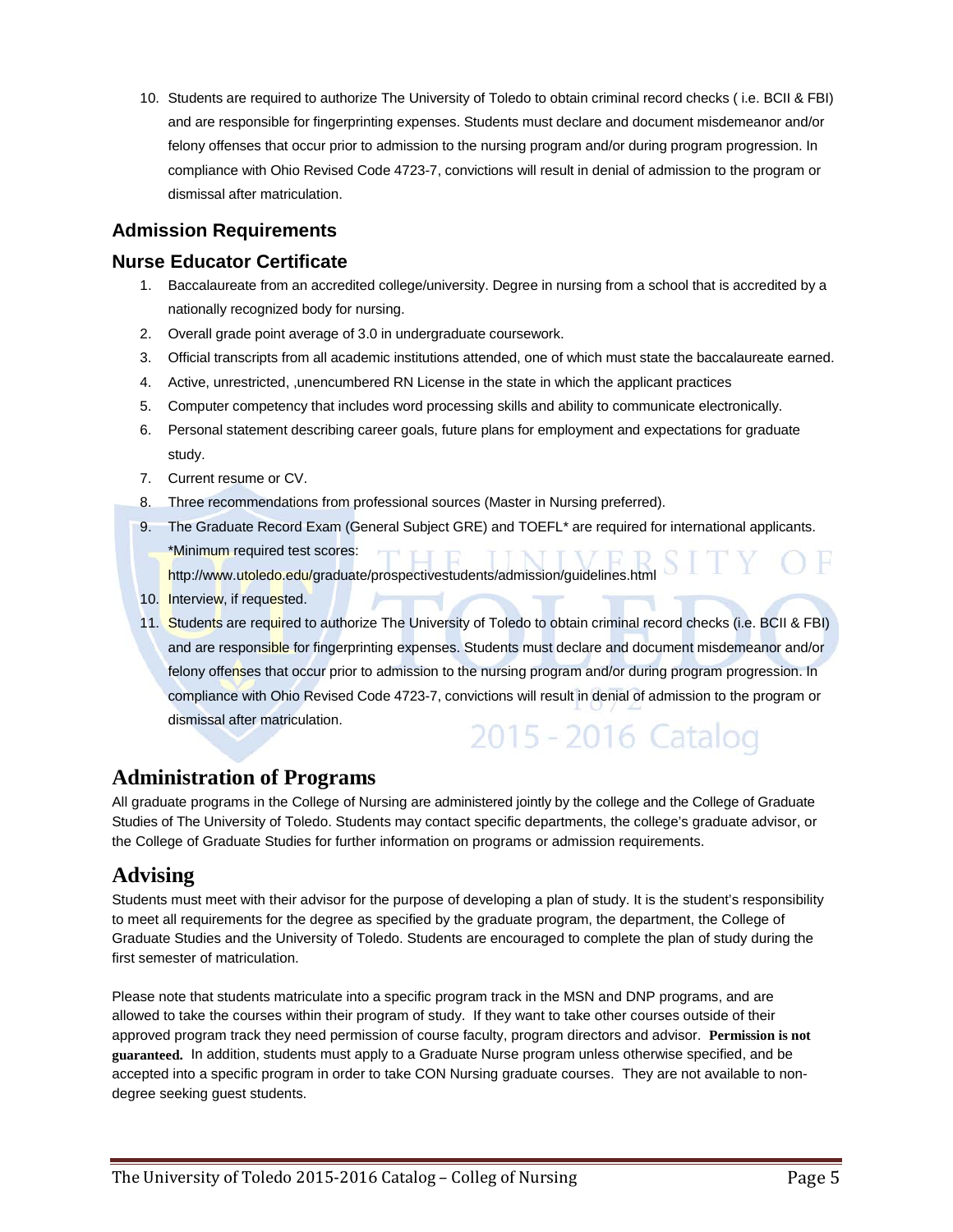# **Graduate Degrees Offered**

#### **Doctor of Nursing Practice (post baccalaureate, BSN-DNP)**

| <b>Family Nurse Practitioner (FNP)</b>                   | 89 semester credits |
|----------------------------------------------------------|---------------------|
| Pediatric Primary Care Nurse Practitioner (PPCNP)        | 85 semester credits |
| Psychiatric Mental Health Nurse Practitioner             | 90 semester credits |
| <b>Adult Gerontology Primary Care Nurse Practitioner</b> | 89 semester credits |
|                                                          |                     |
|                                                          |                     |

**Doctor of Nursing Practice (post masters, MSN-DNP)** 36 semester credits

#### **Master of Science in Nursing**

| Clinical Nurse Leader - Graduate Entry                   | 66 semester credits |
|----------------------------------------------------------|---------------------|
| <b>Family Nurse Practitioner (FNP)</b>                   | 55 semester credits |
| Pediatric Primary Care Nurse Practitioner (PPCNP)        | 51 semester credits |
| <b>Psychiatric Mental Health Nurse Practitioner</b>      | 56 semester credits |
| <b>Adult Gerontology Primary Care Nurse Practitioner</b> | 55 semester credits |
| Nurse Educator                                           | 39 semester credits |

#### **Certificate Programs**

| For Current Registered Nurses with a Master's Degree in Nursing:               |                          |  |
|--------------------------------------------------------------------------------|--------------------------|--|
| Family Nurse Practitioner Graduate Certificate Program                         | 25 semester credits plus |  |
| prerequisites                                                                  |                          |  |
| Pediatric Primary Care Nurse Practitioner Graduate Certificate Program         | 21 semester credits plus |  |
| prerequisites                                                                  |                          |  |
| For Current Registered Nurses with a Bachelor's or Master's Degree in Nursing: |                          |  |
| <b>Nursing Education Certificate</b>                                           | 11 semester credits      |  |
|                                                                                |                          |  |

#### **Approval MSN Program:**

#### **Accreditation**

*The Baccalaureate Degree in Nursing; the Master's Degree in Nursing; and Post Master's to Doctor of Nursing Practice at The University of Toledo College of Nursing is accredited by the Commission on Collegiate Nursing Education, One Dupont Circle, NW, Suite 530, Washington, DC 20036, 202-887-6791.*

#### **Approval**

The University of Toledo College of Nursing Clinical Nurse Leader Program has full approval by the Ohio Board of Nursing.

#### **DNP Program:**

#### **Accreditation**

*The Baccalaureate Degree in Nursing; the Master's Degree in Nursing; and Post Master's to Doctor of Nursing Practice at The University of Toledo College of Nursing is accredited by the Commission on Collegiate Nursing Education, One Dupont Circle, NW, Suite 530, Washington, DC 20036, 202-887-6791.*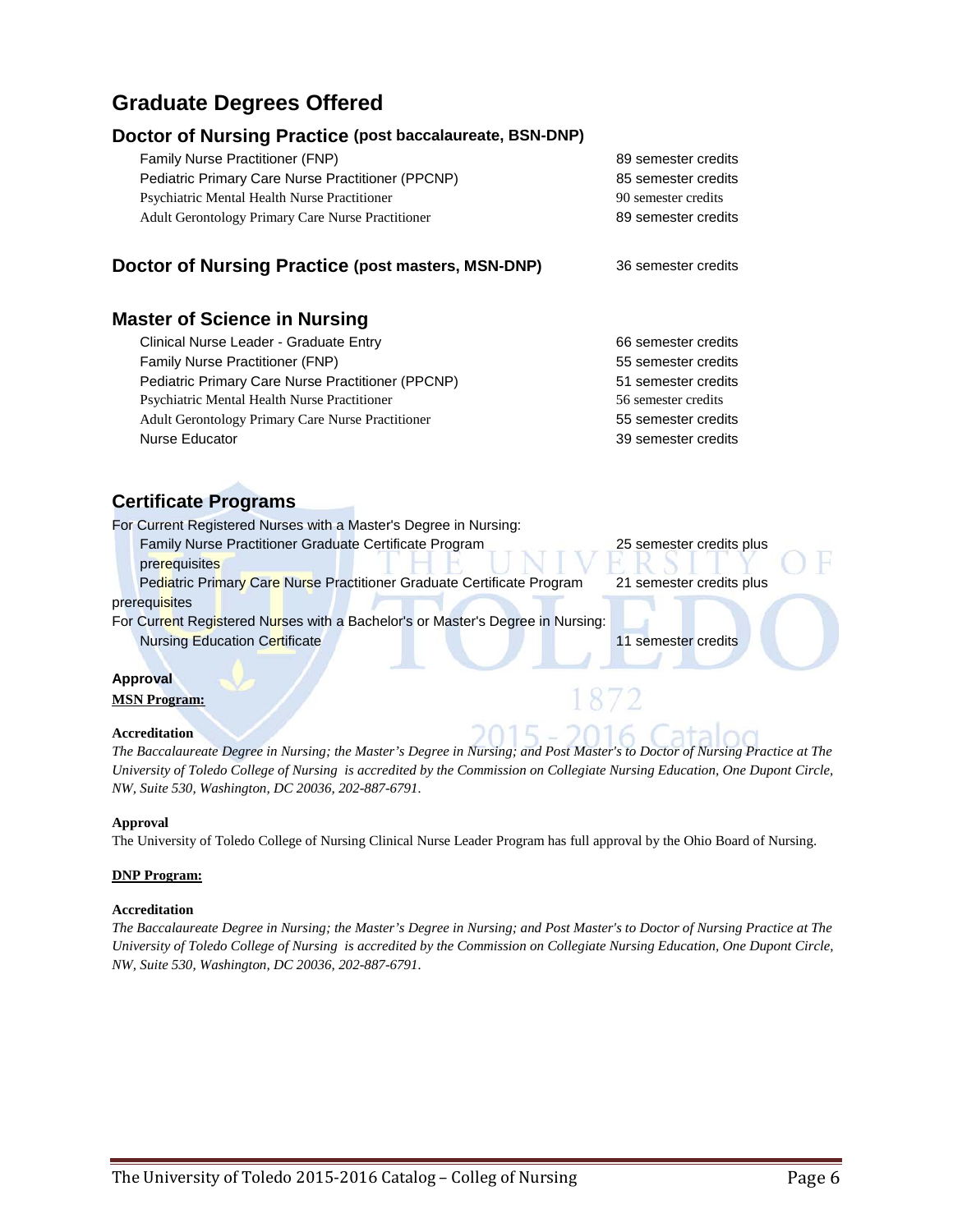#### **Doctor of Nursing Practice: (post baccalaureate, BSN-DNP)**

Family Nurse Practitioner, Pediatric Primary Care Nurse Practitioner, Psychiatric Mental Health Nurse Practitioner, Adult Gerontology Primary Care Nurse Practitioner

The Doctor of Nursing Practice (DNP) program at The University of Toledo (UT) is designed to take BSN prepared nurses to the highest level of clinical practice in order to meet the increasing complexities and challenges of the nation's healthcare environment. As a DNP student at The University of Toledo you will learn how to:

- Translate and implement nursing research into evidence based practice to provide the best possible outcomes for your population of interest
- Work as an advanced practice nurse in a variety of community and hospital-based practice settings
- Develop the leadership and organizational expertise to effectively enact the policies and procedures necessary to meet the dynamic state of healthcare delivery

• Identify approaches for quality management and performance improvement in health care organizations The DNP curriculum includes theoretical and clinical courses to prepare students to lead and develop innovative health care delivery in a variety of health care settings. In accordance with AACN specifications for 1000 academically supervised post-BSN clinical hours to earn a DNP degree, 1150 hours of academically supervised advanced clinical practice are included in the Family, Psychiatric mental health and Adult gerontology primary care nurse practitioner programs, and 1060 hours academically supervised advanced practice clinical practice in the Pediatric primary care nurse practitioner program.

| Curriculum            |                                        |                                                               |                     |
|-----------------------|----------------------------------------|---------------------------------------------------------------|---------------------|
| Course                | Course Name                            |                                                               | <b>Credit Hours</b> |
| Semester I - Fall     |                                        |                                                               |                     |
| <b>NURS7000</b>       | <b>DNP Orientation</b>                 |                                                               |                     |
| <b>NURS7050</b>       |                                        | Information and Technology in Nursing & Health Care Systems 3 |                     |
| <b>NURS7400</b>       |                                        | Theoretical Foundations of Advanced Nursing Practice          | 2                   |
| <b>NURS7680</b>       |                                        | Advanced Physiology & Pathophysiology                         | 3                   |
| <b>INDI8000</b>       | Introduction to Biostatistical Methods |                                                               | 3                   |
| Semester II - Spring  |                                        |                                                               |                     |
| <b>NURS7410</b>       |                                        | <b>Ethical Foundations of Advanced Nursing Practice</b>       |                     |
| <b>NURS7690</b>       | <b>Advanced Pharmacotherapeutics</b>   |                                                               | $\frac{2}{3}$       |
| <b>NURS7740</b>       | <b>Advanced Health Assessment</b>      |                                                               | 5 <sup>6</sup>      |
| <b>NURS7910</b>       | <b>Advanced Nursing Research</b>       |                                                               |                     |
| Semester III - Summer |                                        |                                                               |                     |
| <b>NURS7210</b>       | FNP Clinical I (180 clinical hours)    |                                                               | 7                   |
| <b>OR</b>             |                                        |                                                               |                     |
| <b>NURS7810</b>       | PNP Clinical I (180 clinical hours)    |                                                               | 6                   |
| <b>OR</b>             |                                        |                                                               |                     |
| <b>NURS7610</b>       | PMHNP Clinical 1 (180 clinical hours)  |                                                               | $\overline{7}$      |
| <b>OR</b>             |                                        |                                                               |                     |
| <b>NURS7310</b>       | AGNP Clinical 1 (180 clinical hours    |                                                               | $\overline{7}$      |
| Semester IV - Fall    |                                        |                                                               |                     |
| <b>NURS7011</b>       |                                        | Theoretical Basis for Evidence Based Practice                 | 3                   |
| <b>NURS7220</b>       | FNP Clinical II (180 clinical hours)   |                                                               | $\overline{7}$      |
| <b>OR</b>             |                                        |                                                               |                     |
| <b>NURS7820</b>       | PNP Clinical II (180 clinical hours)   |                                                               |                     |
| <b>OR</b>             |                                        |                                                               |                     |
| <b>NURS 7620</b>      | PMHNP Clinical 2 (180 clinical hours)  |                                                               | $\overline{7}$      |
| <b>OR</b>             |                                        |                                                               |                     |
| <b>NURS 7320</b>      | AGNP Clinical 2 (180 clinical hours)   |                                                               | $\overline{7}$      |
| <b>NURS7500</b>       | Family & Cultural Diversity Theories   |                                                               | 6                   |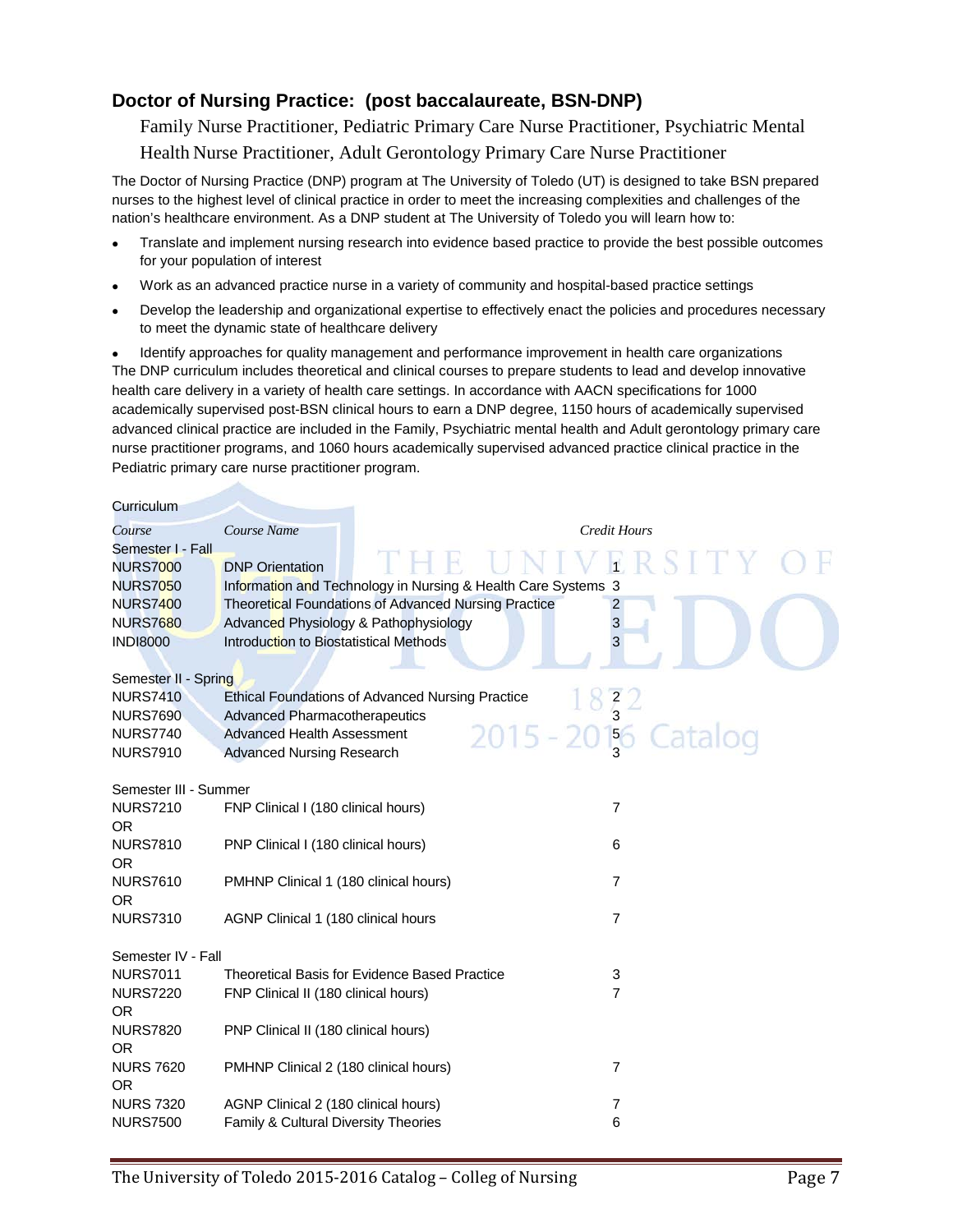| Semester V - Spring                      |                                                                    |          |
|------------------------------------------|--------------------------------------------------------------------|----------|
| <b>NURS7030</b>                          | Quality Mgmt & Performance Improvement in Health Care              | 3        |
|                                          | Organizations (40 clinical hours)                                  | 3        |
| <b>NURS7040</b>                          | <b>Applied Nursing Research</b>                                    | 3        |
| <b>NURS7230</b>                          | FNP Clinical (270 clinical hours)                                  | 8        |
| <b>OR</b>                                |                                                                    |          |
| <b>NURS7830</b>                          | PNP Clinical (180 clinical hours)                                  | 6        |
| <b>OR</b>                                |                                                                    |          |
| <b>NURS7630</b>                          | PMHNP Clinical 3 (270 clinical hours)                              | 9        |
| <b>OR</b>                                |                                                                    |          |
| <b>NURS7330</b>                          | AGNP Clinical 3 (270 clinical hours                                | 8        |
|                                          |                                                                    |          |
| Semester VI - Summer                     |                                                                    |          |
| <b>NURS7090</b>                          | <b>Project Seminar</b>                                             | 3        |
| <b>NURS7530</b>                          | Public Policy & Health Care                                        | 3        |
| <b>NURS7970</b>                          | Final Practicum (Direct Care - 60 clinical hours)                  | 1        |
|                                          |                                                                    |          |
| Semester VII - Fall                      |                                                                    |          |
| <b>NURS7020</b>                          | Organization & Systems Leadership (40 clinical hours)              | 3        |
| <b>NURS7100</b>                          | <b>Doctoral Project</b>                                            | 3        |
| <b>NURS7920</b>                          | Outcome Methods for Advanced Practice Nursing                      | 3        |
| <b>NURS7970</b>                          | Final Practicum (Direct Care - 120 clinical hours)                 | 2        |
|                                          |                                                                    |          |
| <b>Semester VIII Spring</b>              |                                                                    |          |
| <b>NURS7060</b>                          | <b>Population Health</b>                                           | 3        |
| <b>NURS7070</b>                          | Marketing & Entrepreneurial Activity in Complex Health Care        | 3        |
| <b>NURS7080</b>                          | Evidence Based Nursing Practice in Direct Care (80 clinical hours) | З        |
| <b>NURS7970</b>                          | Final Practicum (Direct Care 180 clinical hours)                   | 3        |
|                                          |                                                                    |          |
|                                          |                                                                    | 89       |
| <b>Total FNP</b>                         |                                                                    |          |
| <b>Total PPCNP</b><br><b>Total PMHNP</b> |                                                                    | 85<br>90 |
|                                          |                                                                    |          |
| <b>Total AGNP</b>                        |                                                                    |          |
|                                          |                                                                    |          |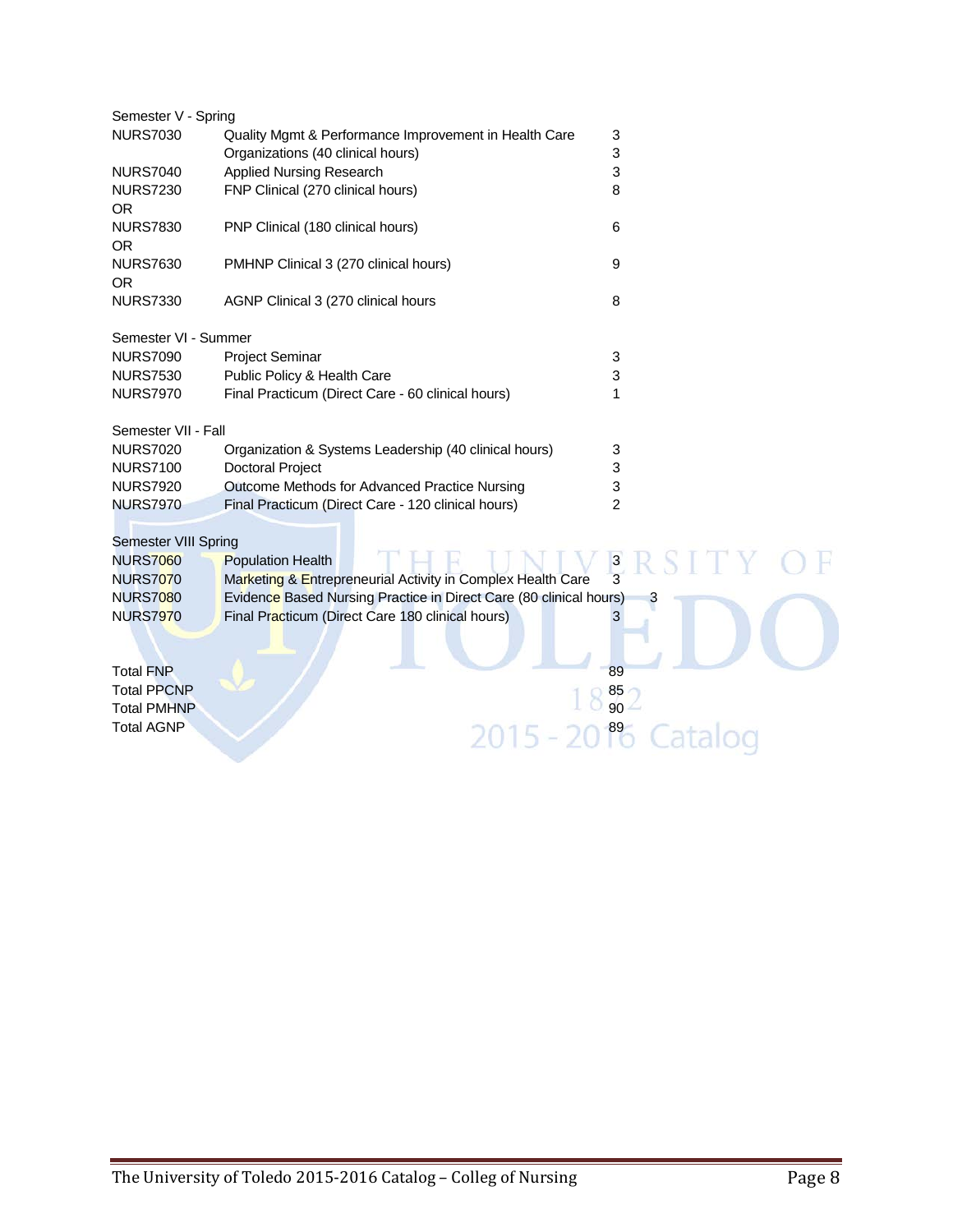### **Doctor of Nursing Practice: (post-master, MSN - DNP)**

Established in 2007, the Doctor of Nursing Practice (DNP) program at The University of Toledo (UT) in collaboration with Wright State University (WSU) is designed to take current nationally certified advanced practice nurses and nurse leaders to the highest level of clinical practice in order to meet the increasing complexities and challenges of the nation's healthcare environment. The online DNP curriculum includes theoretical and clinical courses to prepare students to lead and develop innovative health care delivery in a variety of health care settings. In accordance with AACN specifications for 1000 academically supervised post-BSN clinical hours to earn a DNP degree, 520 hours of academically supervised advanced clinical practice are included in the program. Students are expected to have earned and documented 480 supervised clinical hours in their master's program.

| Curriculum                   |                                                                                            |                     |
|------------------------------|--------------------------------------------------------------------------------------------|---------------------|
| Course<br>Semester I - Fall  | Course Name                                                                                | <b>Credit Hours</b> |
| <b>NURS7010</b>              | Scientific Basis of Nsg. Practice                                                          | 3                   |
| <b>NURS7050</b>              | Information and Technology in Nursing & Health Care Systems 3                              |                     |
| Semester II - Spring         |                                                                                            |                     |
| <b>NURS7040</b>              | Applied Nursing Research                                                                   | 3                   |
| <b>NURS7060</b>              | <b>Population Health</b>                                                                   | 3                   |
| Semester III - Fall          |                                                                                            |                     |
| <b>NURS7020</b>              | Org & Systems Leadership (40 clinical hours)                                               | 3                   |
| <b>NURS7090</b>              | <b>Project Seminar</b>                                                                     | 3                   |
| Semester IV - Spring         |                                                                                            |                     |
| <b>NURS7030</b>              | Quality Mgmt & Performance Improvement in Health                                           |                     |
|                              | Care Organizations (40 clinical hours)                                                     | 3                   |
| <b>NURS7070</b>              | Marketing & Entrepreneurial Activity in Complex Health Care                                | 3                   |
| Semester V - Fall            |                                                                                            |                     |
| <b>NURS7080</b>              | <b>Evidence Based Nursing Practice in Direct Care</b>                                      | 3                   |
|                              | (80 clinical hours)                                                                        |                     |
| <b>OR</b>                    |                                                                                            |                     |
| <b>NURS7180</b>              | Evidence Based Leadership in Complex Health Systems<br>(Indirect Care) (80 clinical hours) | $\mathbf{3}$        |
| <b>NURS7100</b>              | <b>Doctoral Project</b>                                                                    | 3                   |
| Semester VI - Spring         |                                                                                            |                     |
| <b>NURS7970</b><br><b>OR</b> | Capstone Practicum (Direct Care - 360 Clinical Hours)                                      | 6                   |
| <b>NURS7980</b>              | Capstone Practicum (Indirect Care - 360 Clinical Hours)                                    | 6                   |
| Total                        |                                                                                            | 36                  |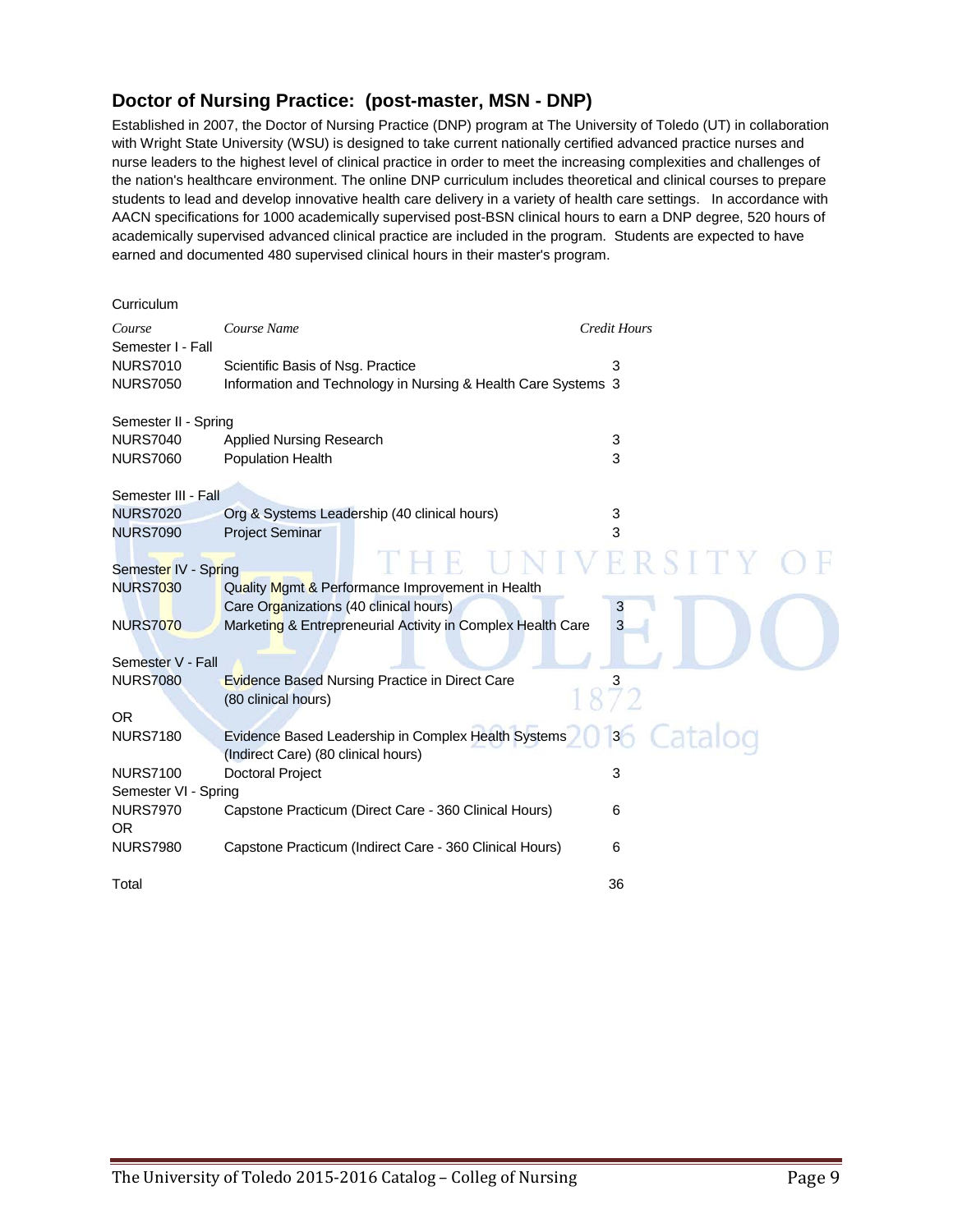#### **Master of Science in Nursing: Clinical Nurse Leader**

The Clinical Nurse Leader Graduate Entry (CNL) major is a two-year, full-time course of study. The program is designed for the person who holds a bachelor's degree, who is not yet a registered nurse (RN), but who desires to become a RN. The curriculum includes theory classes prepared by the graduate faculty of the University of Toledo College of Nursing, as well as clinical experiences with patients in state-of-the-art heath care facilities. The master's preparation positions graduates for immediate entry into exciting positions in hospitals or clinics, and also provides an opportunity to continue graduate study. Graduates may elect to pursue a certificate to enter advanced practice roles as a nurse practitioner or clinical nurse specialist, or they may decide to pursue a Doctor of Nursing Practice (DNP) degree or the Doctor of Philosophy (Ph.D.) degree.

#### **Curriculum**

| Course                | Course Name                                                    | <b>Credit Hours</b>        |
|-----------------------|----------------------------------------------------------------|----------------------------|
| Semester I - Fall     | (60 Total Clinical Hours/60 Total Lab Hours)                   |                            |
| <b>NURS5040</b>       | Health Assessment and the Nursing Process for Promoting Health | 6                          |
|                       | (30 clinical hours/60 lab hours)                               |                            |
| <b>NURS5050</b>       | <b>Health Sciences I</b>                                       | 3                          |
| <b>NURS5060</b>       | <b>Professional Socialization I</b>                            | 3                          |
| <b>NURS5070</b>       | Therapeutic Communication Skills for Nurses                    | 3                          |
|                       | (30 clinical hours)                                            |                            |
|                       |                                                                |                            |
|                       | Semester II - Spring (90 Total Clinical Hours)                 |                            |
| <b>NURS5140</b>       | Designing Nursing Systems to Promote Self-Care                 | 6                          |
|                       | (90 clinical hours)                                            |                            |
| <b>NURS5250</b>       | <b>Health Sciences II</b>                                      |                            |
| <b>NURS5670</b>       | Pharmacology                                                   | $\frac{3}{3}$              |
| <b>NURS5160</b>       | <b>Professional Socialization II</b>                           |                            |
|                       |                                                                |                            |
| Semester III - Summer |                                                                | (120 Total Clinical Hours) |
| <b>NURS5240</b>       | Designing Nursing Systems for Compromised Health States        | 6                          |
|                       | (120 clinical hours)                                           |                            |
| <b>INDI6000</b>       | <b>Introduction to Biostatistical Methods</b>                  | 3                          |
|                       |                                                                |                            |
| Semester IV - Fall    | (90 Total Clinical Hours/30 Total Lab Hours)                   |                            |
| <b>NURS5440</b>       | <b>Population Focused Nursing Care</b>                         | $6\degree$                 |
|                       | (90 clinical hours)                                            |                            |
| <b>NURS6070</b>       | Advanced Communication Skills and Group Dynamics               | 3                          |
|                       | (30 lab hours)                                                 |                            |
| <b>NURS5910</b>       | <b>Advanced Nursing Research</b>                               | 3                          |
|                       |                                                                |                            |
|                       | Semester V - Spring (300 Total Clinical Hours)                 |                            |
| <b>NURS5540</b>       | Advanced Practicum in Nursing Systems Design                   | 12                         |
|                       | (300 clinical hours)                                           |                            |
| <b>NURSXXX</b>        | Capstone: Thesis, Comprehensive Exam or Field Experience       | 3                          |
|                       |                                                                |                            |
| Total                 |                                                                | 66                         |
|                       |                                                                |                            |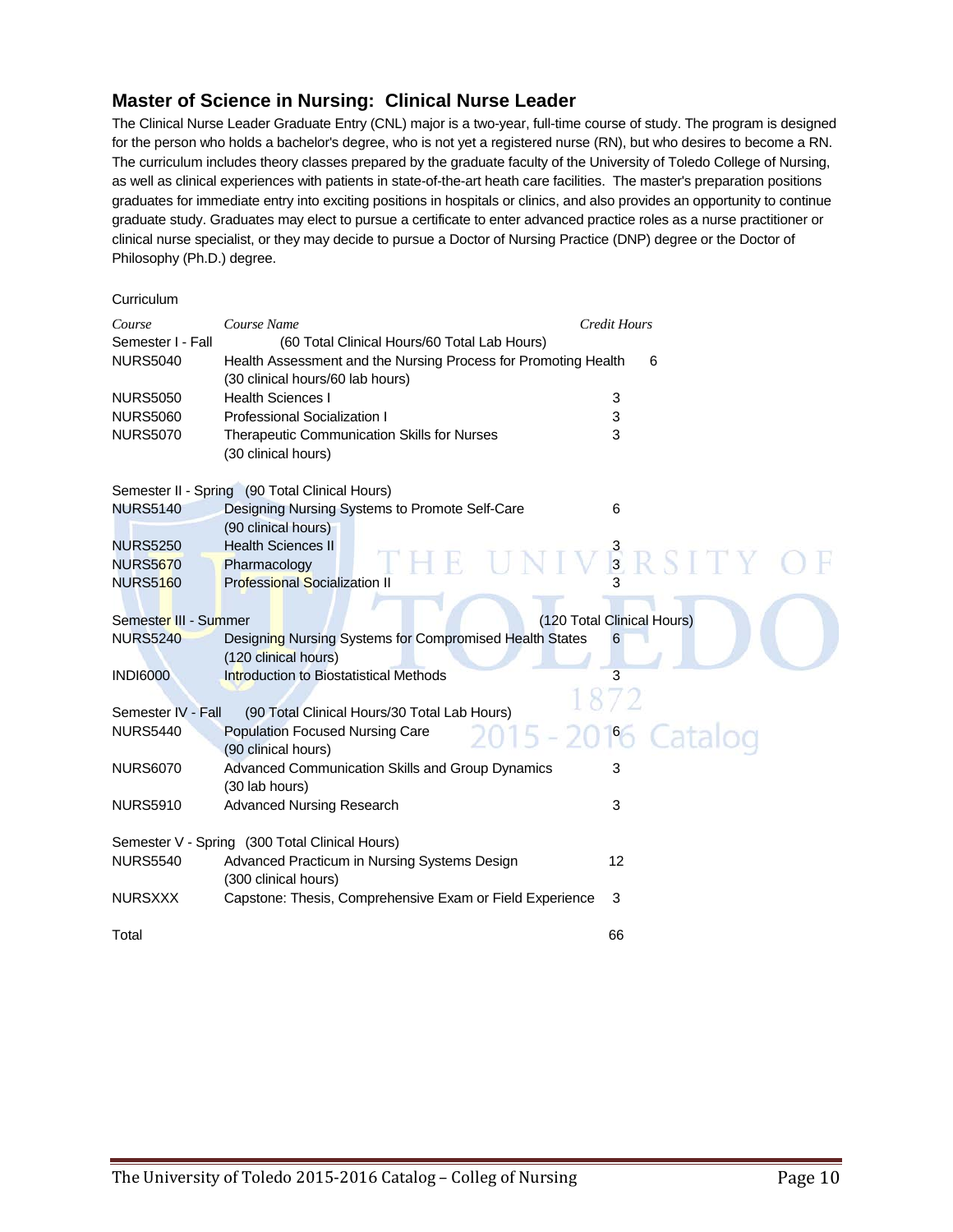#### **Master of Science in Nursing: Family Nurse Practitioner**

The Family Nurse Practitioner (FNP) major is a two-year, full-time course of study with part-time options. The curriculum is designed to prepare professional nurses for the FNP role in primary nursing care. The curriculum includes 600 contact hours for clinical practice and selected laboratory experiences.

| Curriculum            | Sample Full-time Plan of Study                           |                     |
|-----------------------|----------------------------------------------------------|---------------------|
| Course                | Course Name                                              | <b>Credit Hours</b> |
| Semester I - Fall     |                                                          |                     |
| <b>NURS5400</b>       | Theoretical & Ethical Foundations of Nursing             | 3                   |
| <b>NURS5680</b>       | Advanced Physiology & Pathophysiology                    | 3                   |
| <b>NURS5740</b>       | Advanced Health Assessment (4 lab hours/week)            | 4                   |
| <b>INDI6000</b>       | Introduction to Biostatistical Methods                   | 3                   |
| Semester II - Spring  |                                                          |                     |
| <b>NURS5530</b>       | Public Policy & Health Care                              | 3                   |
| <b>NURS5690</b>       | Advanced Pharmacotherapeutics                            | 3                   |
| <b>NURS5910</b>       | <b>Advanced Nursing Research</b>                         | 3                   |
| <b>NURS5190</b>       | Advanced Interpersonal Interventions (4 lab hours/week)  | 3                   |
| Semester III - Summer |                                                          |                     |
| <b>NURS6210</b>       | FNP I: Adolescents and Adults (180 clinical hours)       | 7                   |
|                       |                                                          |                     |
| Semester IV - Fall    |                                                          |                     |
| <b>NURS5500</b>       | <b>Family and Cultural Diversity Theories</b>            | RSITY               |
| <b>NURS6140</b>       | Advanced Practice Nurse: Roles & Issues                  |                     |
| <b>NURS6220</b>       | FNP II: Women and Children (180 clinical hours)          |                     |
| Semester V - Spring   |                                                          |                     |
| <b>NURS6230</b>       | FNP III: Adults & Older Adults (270 clinical hours)      | 8                   |
| <b>NURSXXX</b>        | Capstone: Field Experience, Thesis or Comprehensive Exam |                     |
|                       |                                                          |                     |
| Total                 |                                                          | 55                  |
|                       |                                                          |                     |

# **Master of Science in Nursing: Pediatric Primary Care Nurse Practitioner**

The Pediatric Primary Care Nurse Practitioner major is a two-year, full-time course of study with part-time options. The program is designed to prepare advanced practice nurses to care for children in a wide variety of settings. The curriculum features theoretically based and clinically focused courses and includes 540 contact hours for clinical practice and 120 contact hours for selected laboratory experiences. Students who desire full-time study should matriculate in fall of even numbered years.

| Curriculum        | Sample Full-time Plan of Study                |              |
|-------------------|-----------------------------------------------|--------------|
| Course            | Course Name                                   | Credit Hours |
| Semester I - Fall |                                               |              |
| <b>NURS5400</b>   | Theoretical & Ethical Foundations of Nursing  | 3            |
| <b>NURS5680</b>   | Advanced Physiology & Pathophysiology         | 3            |
| <b>NURS5740</b>   | Advanced Health Assessment (4 lab hours/week) | 4            |
| <b>INDI6000</b>   | Introduction to Biostatistical Methods        | 3            |
|                   |                                               |              |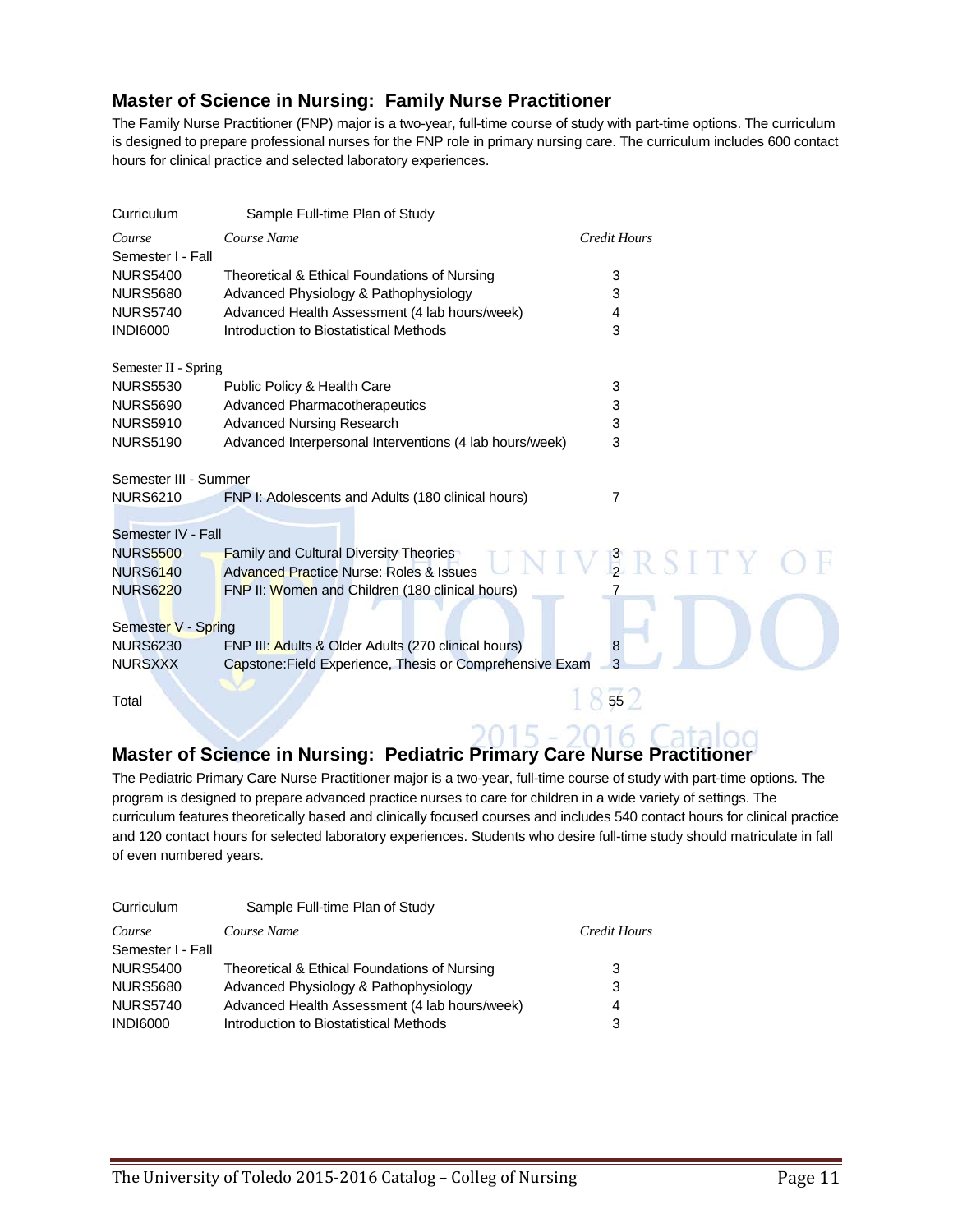| Semester II - Spring |                                                           |                |
|----------------------|-----------------------------------------------------------|----------------|
| <b>NURS5690</b>      | Advanced Pharmacotherapeutics                             | 3              |
| <b>NURS5810</b>      | PNP I: Care of Children and Concepts of Wellness          |                |
|                      | (180 clinical hours; offered odd years only)              | 6              |
| <b>NURS5910</b>      | <b>Advanced Nursing Research</b>                          | 3              |
| Semester III - Fall  |                                                           |                |
| <b>NURS5190</b>      | Advanced Interpersonal Interventions (4 lab hours/week)   | 3              |
| <b>NURS5500</b>      | <b>Family and Cultural Diversity Theories</b>             | 3              |
| <b>NURS5820</b>      | PNP II: Common Acute and Stable Chronic Illnesses         |                |
|                      | (180 clinical hours; offered odd years only)              | 6              |
| Semester IV - Spring |                                                           |                |
| <b>NURS5530</b>      | Public Policy and Health Care                             | 3              |
| <b>NURS5830</b>      | <b>PNP III: Complex Chronic IIInesses or Disabilities</b> |                |
|                      | (180 clinical hours; offered even years only)             | 6              |
| <b>NURS6140</b>      | Advanced Practice Nurse: Roles & Issues                   | $\overline{c}$ |
| <b>NURSXXX</b>       | Capstone: Field Experience, Thesis or Comprehensive Exam  | 3              |
| Total                |                                                           | 51             |

### **Master of Science in Nursing: Adult Gerontology Nurse Practitioner**

The Adult Gerontology Nurse Practitioner (AGNP) major is a two-year, full-time course of study with part-time options. The curriculum is designed to prepare professional nurses for the adult gerontology role in primary nursing care.

| Curriculum            | Sample Full-time Plan of Study                                         |
|-----------------------|------------------------------------------------------------------------|
| Course                | <b>Credit Hours</b><br>Course Name                                     |
| Semester I - Fall     |                                                                        |
| <b>NURS5400</b>       | Theoretical & Ethical Foundations of Nursing                           |
| <b>NURS5680</b>       | $\overline{3}$<br>Advanced Physiology & Pathophysiology                |
| <b>NURS5740</b>       | Advanced Health Assessment (4 lab hours/week)                          |
| <b>INDI6000</b>       | 3<br>Introduction to Biostatistical Methods                            |
|                       |                                                                        |
| Semester II - Spring  |                                                                        |
| <b>NURS5530</b>       | Public Policy & Health Care                                            |
| <b>NURS5690</b>       | <b>Advanced Pharmacotherapeutics</b><br>$2015 - 20\frac{3}{3}$ Catalog |
| <b>NURS5910</b>       | <b>Advanced Nursing Research</b>                                       |
| <b>NURS5190</b>       | Advanced Interpersonal Interventions (4 lab hours/week)<br>3           |
|                       |                                                                        |
| Semester III - Summer |                                                                        |
| <b>NURS6310</b>       | AGNP I: Adolescents and Young Adults (180 clinical hours)<br>7         |
| Semester IV - Fall    |                                                                        |
| <b>NURS5500</b>       | <b>Family and Cultural Diversity Theories</b><br>3                     |
| <b>NURS6140</b>       | <b>Advanced Practice Nurse: Roles &amp; Issues</b><br>2                |
| <b>NURS6320</b>       | $\overline{7}$<br>AGNP II: Adults (180 clinical hours)                 |
|                       |                                                                        |
| Semester V - Spring   |                                                                        |
| <b>NURS6330</b>       | AGNP III: Older Adults (270 clinical hours)<br>8                       |
| <b>NURSXXX</b>        | 3<br>Capstone: Field Experience, Thesis or Comprehensive Exam          |
|                       |                                                                        |
| Total                 | 55                                                                     |
|                       |                                                                        |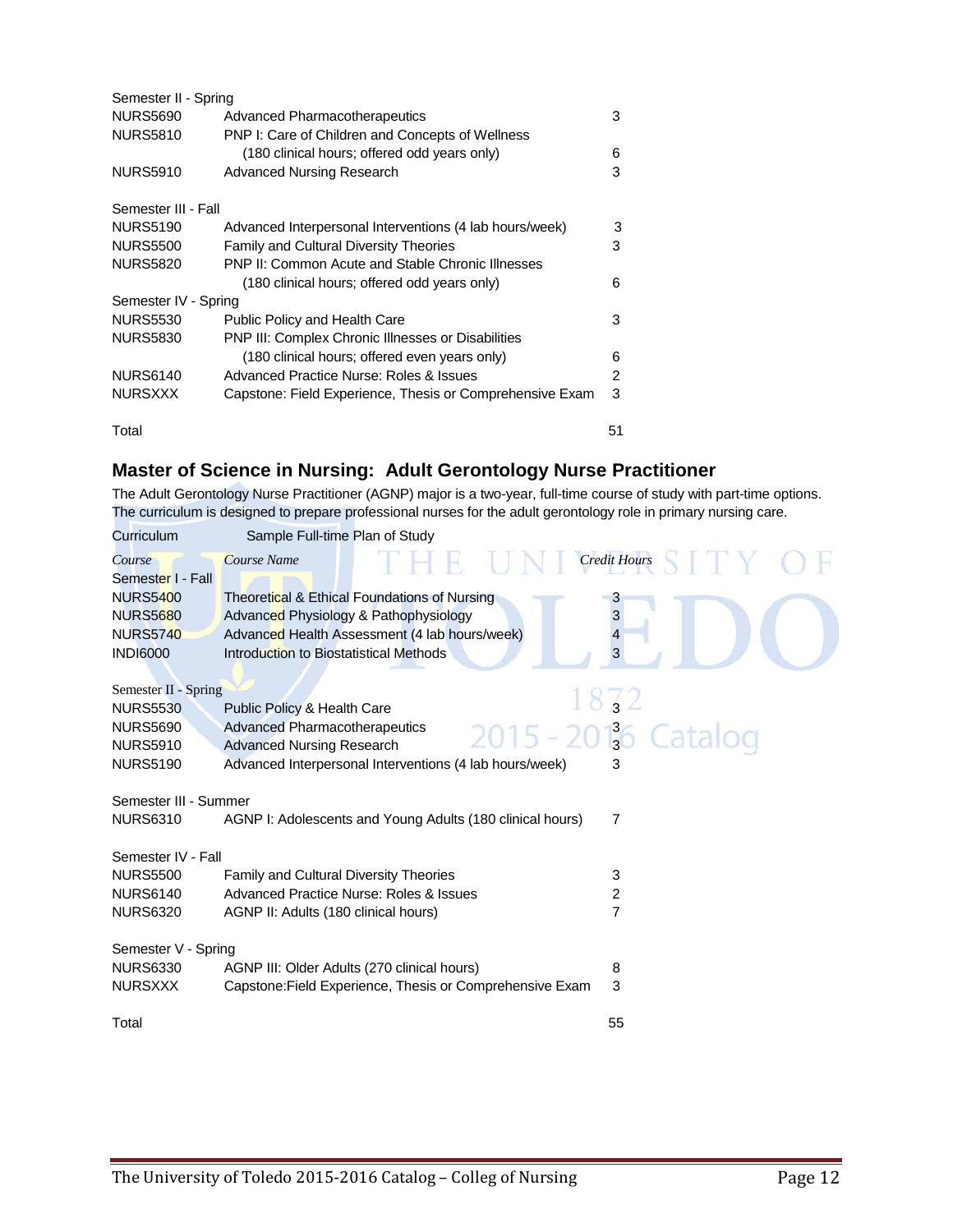#### **Master of Science in Nursing: Psychiatric Mental Health Nurse Practitioner**

The Family Nurse Practitioner (FNP) major is a two-year, full-time course of study with part-time options. The curriculum is designed to prepare professional nurses for the FNP role in primary nursing care. The curriculum includes 600 contact hours for clinical practice and selected laboratory experiences.

| Sample Full-time Plan of Study                           |                                                                                                                                                                                                                                                              |
|----------------------------------------------------------|--------------------------------------------------------------------------------------------------------------------------------------------------------------------------------------------------------------------------------------------------------------|
| Course Name                                              | <b>Credit Hours</b>                                                                                                                                                                                                                                          |
|                                                          |                                                                                                                                                                                                                                                              |
| Theoretical & Ethical Foundations of Nursing             | 3                                                                                                                                                                                                                                                            |
| Advanced Physiology & Pathophysiology                    | 3                                                                                                                                                                                                                                                            |
| Advanced Health Assessment (4 lab hours/week)            | 4                                                                                                                                                                                                                                                            |
| Introduction to Biostatistical Methods                   | 3                                                                                                                                                                                                                                                            |
|                                                          |                                                                                                                                                                                                                                                              |
| Public Policy & Health Care                              | 3                                                                                                                                                                                                                                                            |
| <b>Advanced Pharmacotherapeutics</b>                     | 3                                                                                                                                                                                                                                                            |
| <b>Advanced Nursing Research</b>                         | 3                                                                                                                                                                                                                                                            |
| Advanced Interpersonal Interventions (4 lab hours/week)  | 3                                                                                                                                                                                                                                                            |
|                                                          |                                                                                                                                                                                                                                                              |
| PMHNP I: Adults (180 clinical hours)                     | 7                                                                                                                                                                                                                                                            |
|                                                          |                                                                                                                                                                                                                                                              |
|                                                          |                                                                                                                                                                                                                                                              |
| <b>Family and Cultural Diversity Theories</b>            | NIVERSITY O                                                                                                                                                                                                                                                  |
|                                                          |                                                                                                                                                                                                                                                              |
| PMHNP II: Child, Adolescent, Family (180 clinical hours) |                                                                                                                                                                                                                                                              |
|                                                          |                                                                                                                                                                                                                                                              |
|                                                          |                                                                                                                                                                                                                                                              |
|                                                          |                                                                                                                                                                                                                                                              |
|                                                          | 3                                                                                                                                                                                                                                                            |
|                                                          | 56                                                                                                                                                                                                                                                           |
|                                                          |                                                                                                                                                                                                                                                              |
|                                                          | Semester II - Spring<br>Semester III - Summer<br>Semester IV - Fall<br><b>Advanced Practice Nurse: Roles &amp; Issues</b><br>Semester V - Spring<br>PMHNP III: Older Adults (270 clinical hours)<br>Capstone: Field Experience, Thesis or Comprehensive Exam |

# **Master of Science in Nursing: Nurse Educator**

The Nurse Educator major is targeted for baccalaureate graduates with clinical nursing experience who want to become nursing faculty or staff educators. Graduates are envisioned as teachers of undergraduate nursing students in the classroom and clinical setting. This major focuses on: curriculum development, teaching-learning processes, classroom and clinical teaching strategies, and evaluation principles. The Nurse Educator major offers full-time and part-time options. Students who are seeking full time study should matriculate in the spring semester and can complete the Nurse Educator Curriculum online with campus experiences at selected times specified in the course schedule.

| Curriculum           | Sample Full-time Plan of Study               |              |
|----------------------|----------------------------------------------|--------------|
| Course               | Course Name                                  | Credit Hours |
| Semester I - Spring  |                                              |              |
| <b>NURS6720</b>      | Teaching, Learning and Evaluation in Nursing | 4            |
| <b>NURS5400</b>      | Theoretical & Ethical Foundations of Nursing | 3            |
| <b>NURS5680</b>      | Advanced Physiology & Pathophysiology        | 3            |
| <b>INDI6000</b>      | Introduction to Biostatistical Methods       | 3            |
| <b>NURS5530</b>      | Public Policy & Health Care                  | 3            |
| Semester II - Summer |                                              |              |
| <b>NURS6710</b>      | Developing Instructional Programs in Nursing | 3            |
| <b>NURS5910</b>      | <b>Advanced Nursing Research</b>             | 3            |
| <b>NURS5330</b>      | <b>Health Assessment</b>                     | 3            |
|                      |                                              |              |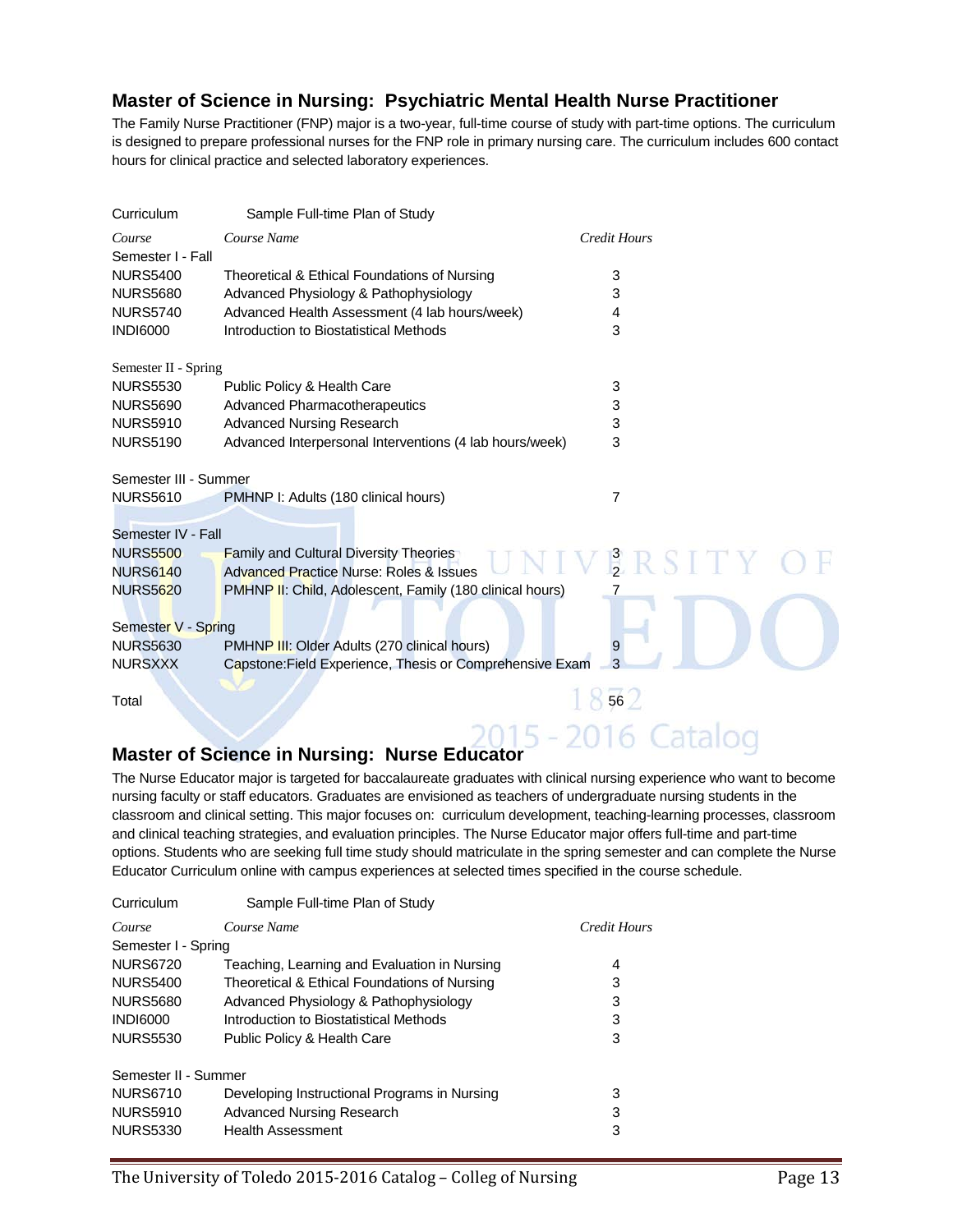| Semester III - Fall |                                                           |    |
|---------------------|-----------------------------------------------------------|----|
| <b>NURS5510</b>     | Advanced Clinical Seminar in Nursing                      |    |
|                     | (60 lab hours)                                            | 4  |
| <b>NURS5690</b>     | <b>Advanced Pharmacotherapeutics</b>                      | 3  |
| <b>NURS6730</b>     | Practicum and Seminar in Teaching                         |    |
|                     | (135 practicum hours)                                     | 4  |
| <b>NURSXXX</b>      | Capstone: Field experience, thesis or comprehensive exam. | 3  |
| Total               |                                                           | 39 |

#### **Graduate Certificate: Family Nurse Practitioner**

The Family Nurse Practitioner Graduate Certificate (FNP-C) program is offered to individuals who have completed a master's degree in nursing and who desire to obtain specialized knowledge to seek certification as an FNP. Graduates of the program will be qualified to take national FNP certification examinations.

The program is offered in a four-semester, part-time option. The curriculum is designed to prepare professional nurses for the FNP role in primary nursing care. The curriculum includes 630 contact hours for clinical practice and laboratory experiences.

| Course Name                                           | Credit Hours                                                                                                                                                                        |
|-------------------------------------------------------|-------------------------------------------------------------------------------------------------------------------------------------------------------------------------------------|
| Advanced Physiology & Pathophysiology*                | 3                                                                                                                                                                                   |
| Advanced Health Assessment (4 lab hours/week)*        |                                                                                                                                                                                     |
|                                                       | ERSITY<br>NIV                                                                                                                                                                       |
|                                                       |                                                                                                                                                                                     |
|                                                       |                                                                                                                                                                                     |
|                                                       |                                                                                                                                                                                     |
|                                                       |                                                                                                                                                                                     |
|                                                       |                                                                                                                                                                                     |
|                                                       |                                                                                                                                                                                     |
|                                                       |                                                                                                                                                                                     |
|                                                       |                                                                                                                                                                                     |
|                                                       |                                                                                                                                                                                     |
|                                                       |                                                                                                                                                                                     |
| FNP III: Adults and Older Adults (270 clinical hours) | 8                                                                                                                                                                                   |
|                                                       |                                                                                                                                                                                     |
|                                                       | 25                                                                                                                                                                                  |
|                                                       | Advanced Pharmacotherapeutics<br><b>Summer Semester</b><br>FNP I: Adolescents and Adults (180 clinical hours)<br>FNP II: Women and Children (180 clinical hours) $5 - 2016$ Catalog |

\*If the course was completed greater than 5 years prior to matriculation, the course must be repeated.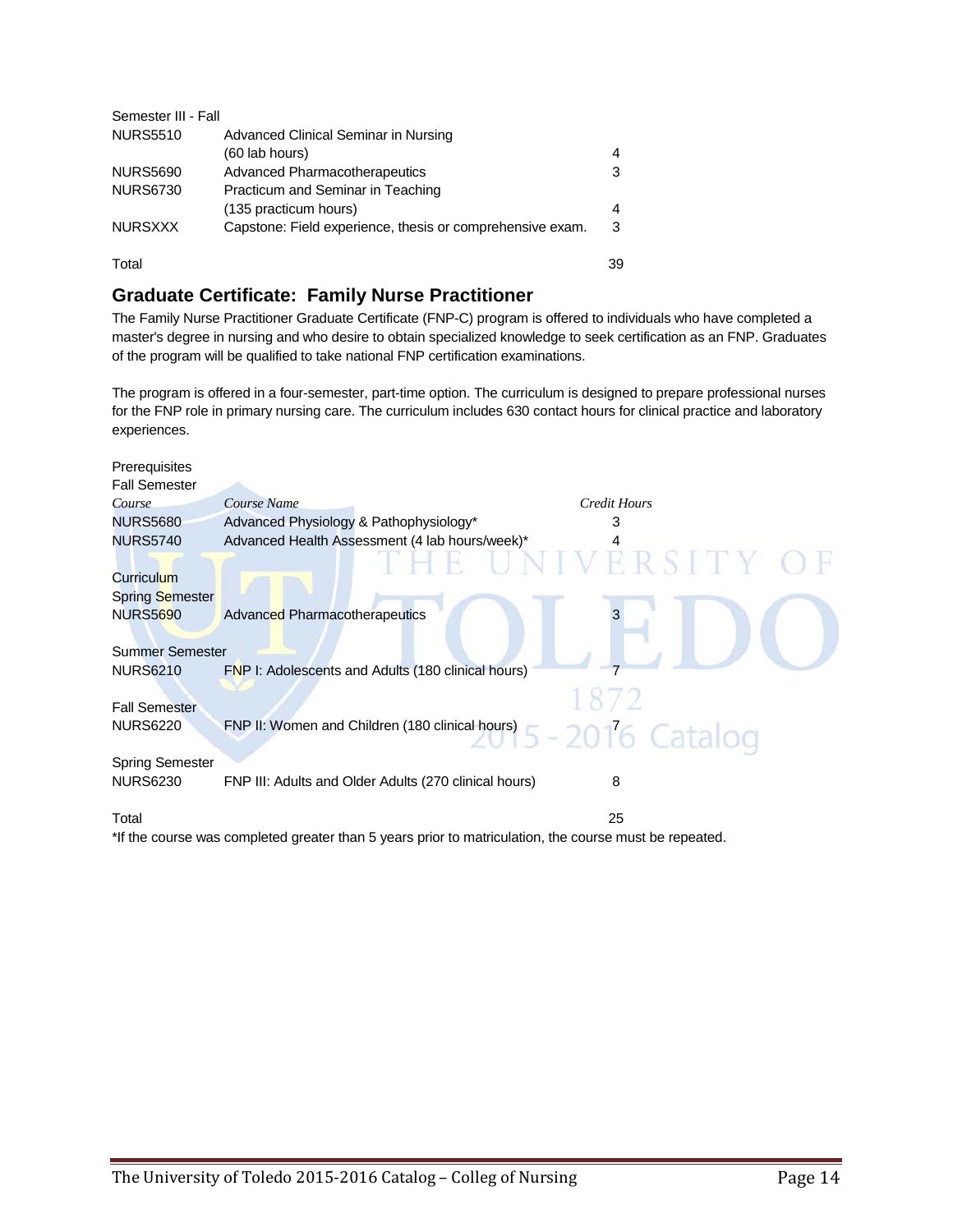### **Graduate Certificate: Pediatric Primary Care Nurse Practitioner**

The Pediatric Primary Care Nurse Practitioner Graduate Certificate (PPCNP-C) program is offered to individuals who have completed a master's degree in nursing and who desire to obtain specialized knowledge to seek certification as a PPCNP. All of the courses award academic credit from The University of Toledo. Graduates of the program will be qualified to take national PPCNP certification examinations. The curriculum includes 540 contact hours for clinical practice and laboratory experiences.

| Prerequisites<br><b>Fall Semester</b> |                                                          |                     |  |
|---------------------------------------|----------------------------------------------------------|---------------------|--|
| Course                                | Course Name                                              | Credit Hours        |  |
| <b>NURS5680</b>                       | Advanced Physiology & Pathophysiology*                   | 3                   |  |
| <b>NURS5740</b>                       | Advanced Health Assessment (4 lab hours/week)*           | 4                   |  |
| Curriculum                            |                                                          |                     |  |
| Spring Semester -                     |                                                          |                     |  |
| Course                                | Course Name                                              | <b>Credit Hours</b> |  |
| <b>NURS5690</b>                       | <b>Advanced Pharmacotherapeutics</b>                     | 3                   |  |
| <b>NURS5810</b>                       | PNP I: Care of Children and Concepts of Wellness         |                     |  |
|                                       | (180 clinical hours) (Offered odd years only)            | 6                   |  |
| Fall Semester -                       |                                                          |                     |  |
| <b>NURS5820</b>                       | <b>PNP II: Common Acute and Stable Chronic Illnesses</b> |                     |  |
|                                       | (180 clinical hours) (Offered odd years only)            | 6                   |  |
|                                       |                                                          |                     |  |
| Spring Semester -                     |                                                          |                     |  |

NURS5830 PNP III: Complex Chronic Illnesses or Disabilities (180 clinical hours) (Offered even years only) 6

#### Total 21 and 21 and 21 and 21 and 22 and 22 and 22 and 22 and 23 and 23 and 23 and 23 and 23 and 23 and 24 and 25 and 25 and 25 and 25 and 25 and 25 and 25 and 25 and 25 and 25 and 25 and 25 and 25 and 25 and 25 and 25 and

\*If the course was completed greater than 5 years prior to matriculation, the course must be repeated.

1872 2015 - 2016 Catalog